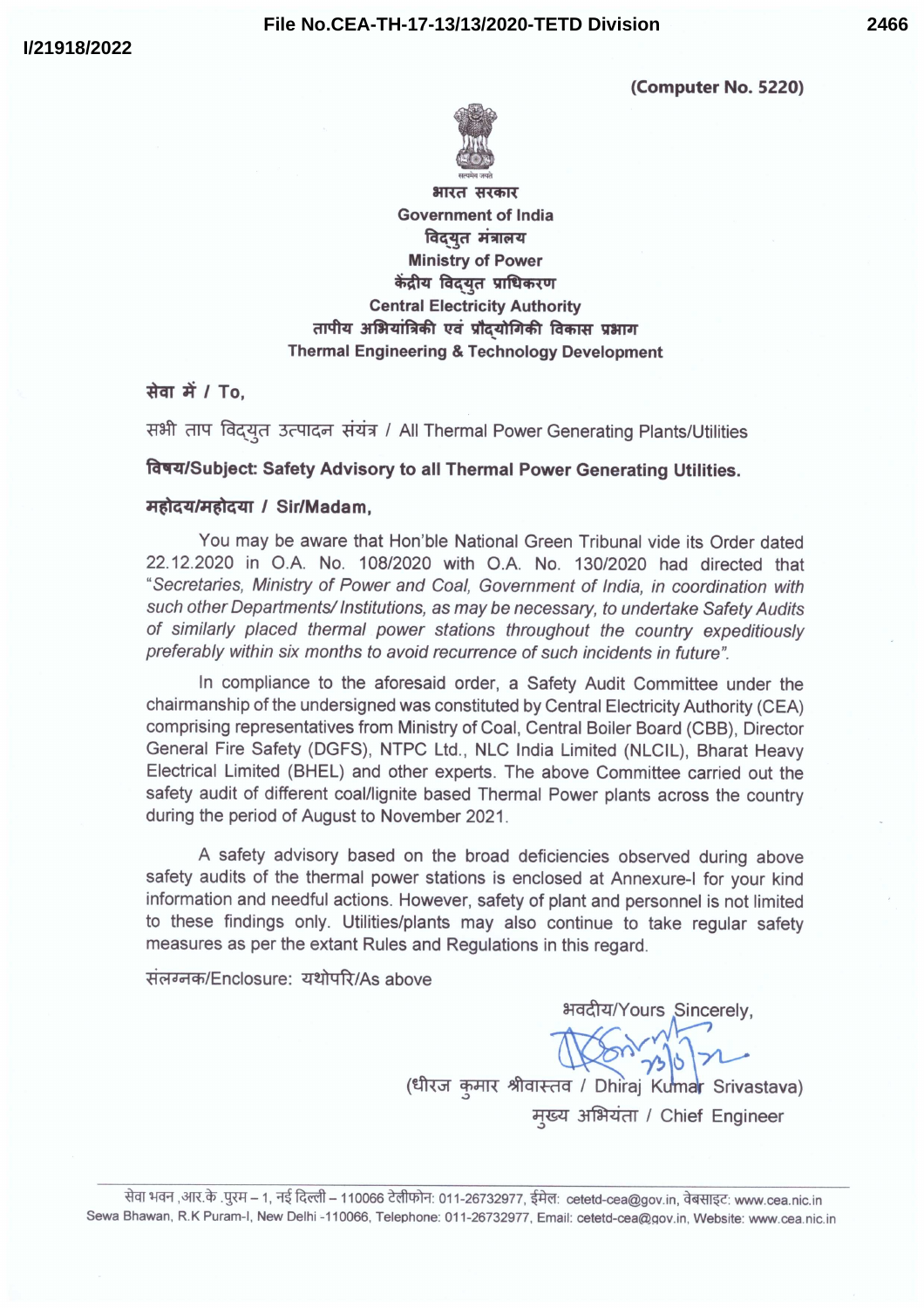### **Annexure-I**

# **Safety Advisory to all Thermal Power Generating Utilities**

### **(A) General Safety and Fire Safety**

- 1. Implement the requisite provisions of (1) Central Electricity Authority (Safety Requirements for Construction, Operation and Maintenance of Electrical Plants and Electric Lines) Regulations, 2011 (2) Central Electricity Authority (Measures relating to Safety and Electric Supply) Regulations, 2010 (3) Statutory requirement under Factories Act and other related Acts such as Manufacture, Storage, and Import of Hazardous Chemicals (MSIHC) Rules, 1989 – entrusted functions and Response Rules (4) IS:1646 - Code of Practice for Fire safety of buildings (general): Electrical installations (5) IS:3034 - Fire safety of industrial buildings: Electrical generating and Distributing stations - Code of Practice.
- 2. Internal Safety Audits must be carried out once a year through cross functional teams/ internal trained staff and records must be maintained. Further, External Safety Audit must be carried out through registered Agencies at a regular periodicity of 2 years and Action Taken Report (ATR) must be prepared & monitored to ensure early closing of pending recommendations.
- 3. Ensure a separate budget head in its overall budget provisions to adequately fund safety related activities. Detailed safety manual complying with the statutory requirements and manufacturers' recommendations must be available with power plant.
- 4. Safety awareness drives must be conducted amongst plant personnel as well as the employees deployed by the Contractors, periodically for the compliance of provisions of safety manuals and to imbibe the safety culture.
- 5. The safety officer shall be appointed and safety committee shall be constituted by thermal power plant as per the statutory requirement. Plants shall hold Safety Committee meetings regularly and Head of Plant shall chair these meetings. The output of these Safety Committee meetings should be implemented.
- 6. Ensure that 'Safety Performance' KPA (Key Performance Area) for employees is linked with Annual Performance Assessment for officers at various levels to instill a safety-compliant behavior.
- 7. Keep an updated inventory of safety related PPEs and also provide the tasks specific PPE kits to all the workers/ staff.
- 8. All major/ minor accidents must be properly investigated and analyzed to find the Root Cause of incident/accident.
- 9. Implement procedures for reporting of accidents by the concerned Power Station to CEA in line with the provisions of the CEA safety regulations.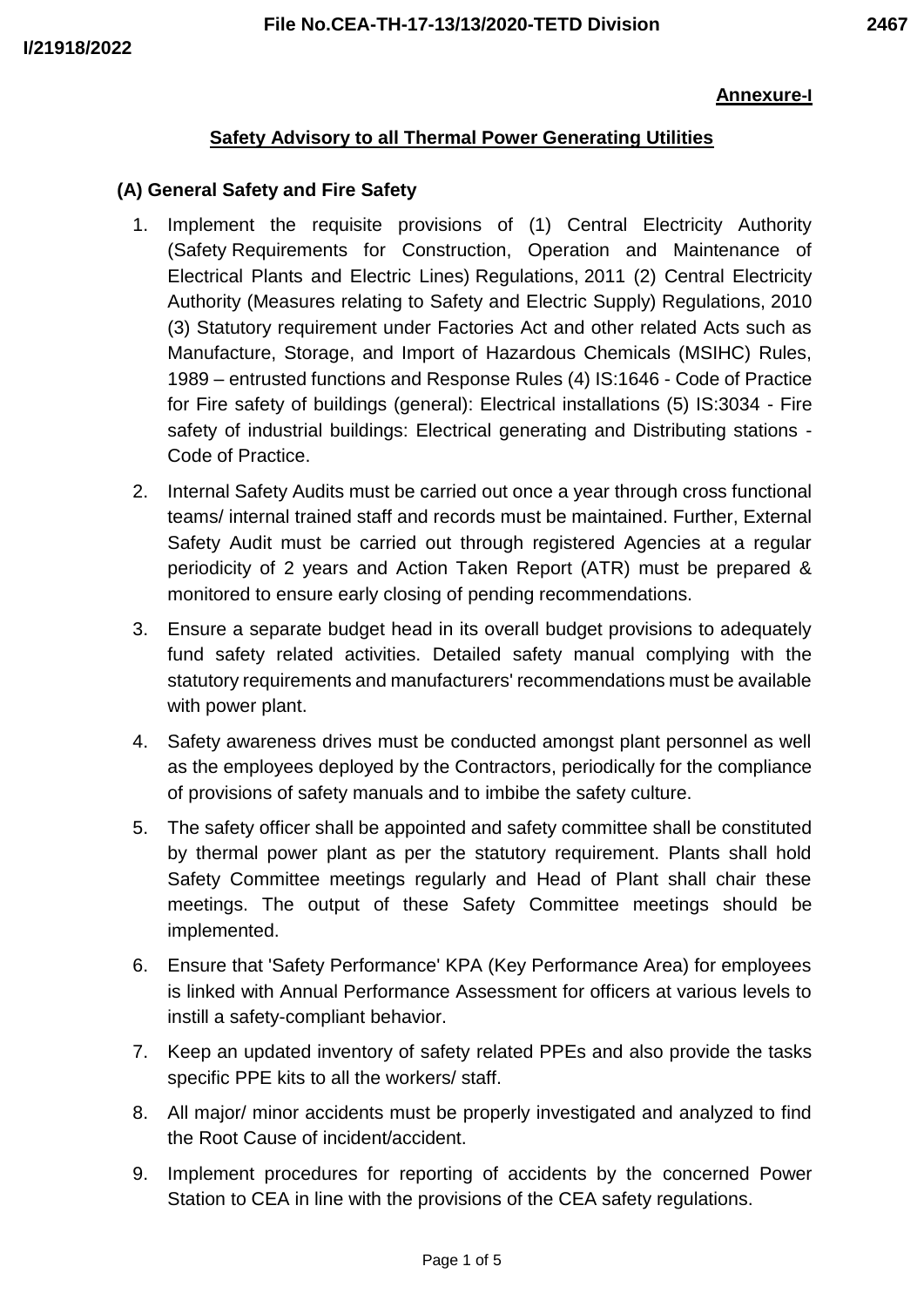- 10. Emergency Response Disaster Management Plan (ERDMP) both On-site & Off-site shall be prepared by all power plants.
- 11. Ensure that a functional proper Public Address system is in place and also 'Walkie/ Talkie' should be mandatorily adopted in the power plants.
- 12. Plants must be compliant/ certified as per ISO: 45001 'Occupational Health & Safety Management System'.
- 13. Ensure that all fire safety procedures are followed and fire-fighting system, its operation, installations are well maintained and upkeep of various subcomponents is reviewed at regular intervals to make sure their proper response during emergencies. These shall include but not be limited to the following:
	- i. Fire Water pump house must be maintained in proper healthy condition. There should be no obstructions in the pathways and approaches to equipment should be hindrance free.
	- ii. All fire hydrant pumps and jockey pumps must be maintained in healthy condition. The Fire Hydrant pumps need to be operated in 'AUTO MODE' & Sequential starting system should be in place. The reliability & availability of the Pumps are to be checked at frequent intervals and recorded.
	- iii. Fire-fighting crew along with some identified regular employees must go through hands-on firefighting training including rescue and disaster handling to enhance effectiveness of firefighting & safety crew.
	- iv. Manual call points (MCPs) must be provided at all the strategic locations of the power stations and must be integrated with the Fire Control Room for effective monitoring and to ensure timely & quick response from firefighting crew.
	- v. Mock drills should be conducted at regular intervals and also at odd hours for various emergencies scenarios & debriefing session should be conducted after each mock drill. The gaps observed are to be analyzed and mitigation measures need to be taken. These details should be recorded in a register.
	- vi. Fire Marshalls/ firefighting crew should be trained for actual emergencies scenarios.
	- vii. Each Power Station shall have a Fire Emergency Plan formulated so as to facilitate organized actions (in case of fire) by employees at various levels, during day as well as night and shall also contain the instructions on fire prevention measures and the firefighting organization.
	- viii. Fireboxes with hose reels at fire hydrant points must be available.
	- ix. Non-sparking tools and flame-proof electric fittings should be mandatorily used at all places where flammable materials like oils and gases are stored/ are in use. Also, static electric charge dissipater should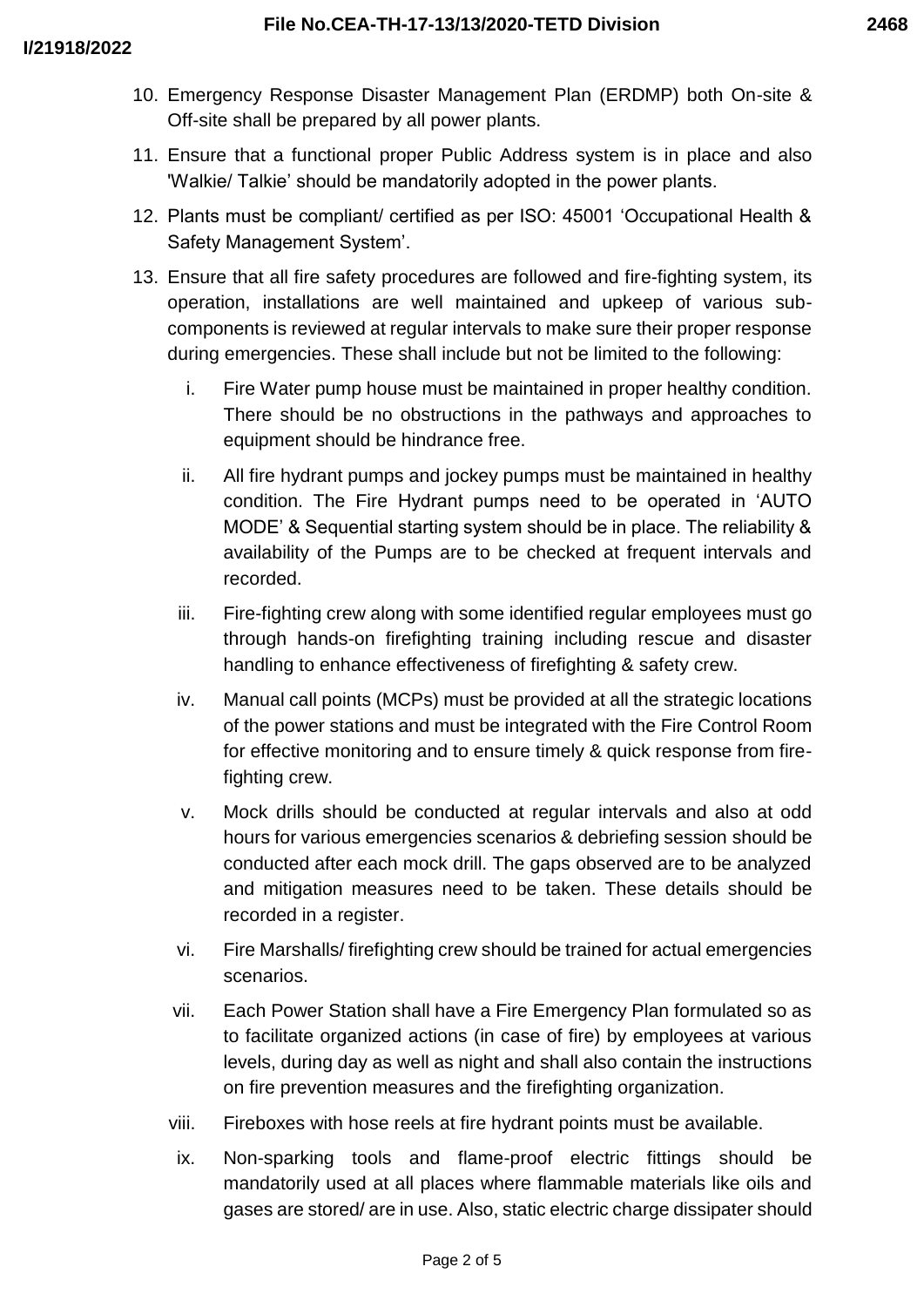be provided at the entry gate of such systems which are prone to catch fire easily.

- 14. Emergency exit path marking should be made available for safe evacuation of working personnel during emergency conditions. Emergency telephone numbers must be prominently displayed at prominent locations in the plant, such as at TG floor, Unit Control Room & emergency exit points etc. Display of DO's & DON'Ts should be done in large fonts for better visibility. All such Display Boards should have a DC backlit display.
- 15. Lock Out & Tag Out (LOTO) system for maintenance management should be fully implemented for safe operation of the power plants and a proper Permit to Work (PTW) system must be followed and there should be seamless integration between LOTO & PTW System (and also to ERP system, if available). Proper Job Safety Analysis (JSA) should be carried out before issuance of each PTW.
- 16. Accumulated and unwanted scrap/ dismantled machinery etc. should be removed from working areas such as boiler structure, TG floor etc. and stored at designated places. Measures should be taken to remove wild vegetation growth in switchyard.
- 17. Excessive accumulation of coal/ lignite dust in some of the vulnerable areas like Crusher house, transfer points, coal/ lignite Bunker house, etc. must be avoided.
- 18. Preventive measures such as anti-corrosion painting and regular maintenance should be done for support structures and various equipment.
- 19. Rotating parts of various equipment should be covered with proper guards.
- 20. SOPs for various plant equipment to be prepared and made available to working personnel.

# **(B) Boiler, Turbine and Generator (BTG) Safety**

- 1. As per IBR Regulations, periodic Remnant Life Assessment (RLA) should be carried out.
- 2. Annual overhauling, Capital overhauling and Renovation & Modernization works must be done on time as these prevent equipment failures. Overhauling work should be monitored comprehensively.
- 3. The boilers must be operated by Boiler Operating Engineers (BOEs) in compliance with the provisions of IBR. Utilities with shortage of BOEs are advised to take immediate and urgent steps to ensure that sufficient number of engineers should be qualified BOEs.
- 4. Boilers having box type column-beam structure are prone to accumulation of coal/ash dust if there are openings in the boiler structure. Coal dust accumulated in such confined structure may lead to fire/explosion. All such openings in such kind of structure must be closed. Also, cleaning must be ensured before closure.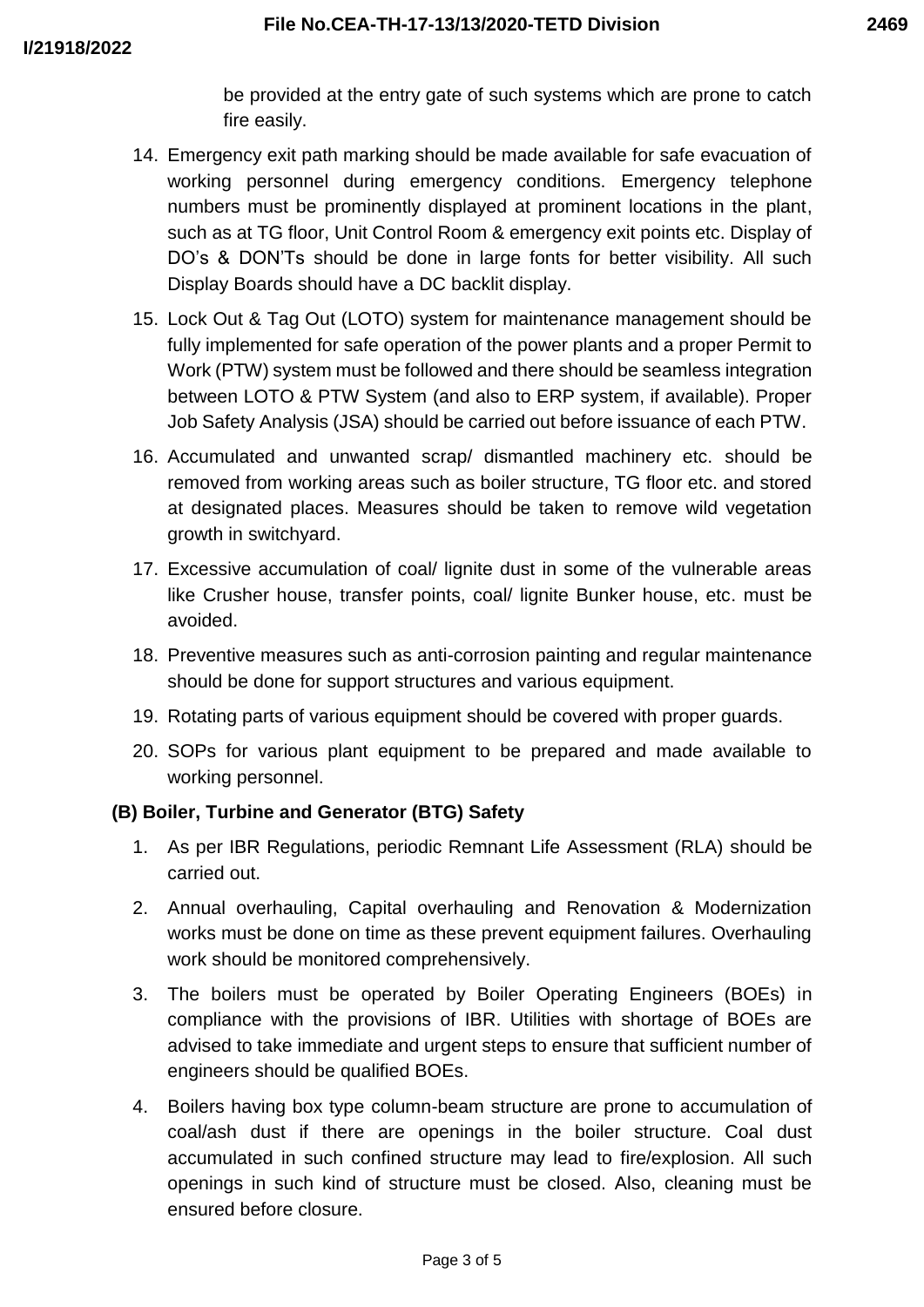- 5. Thermal insulation of Boiler, Turbine, associated sub-systems and all other critical equipment & lines must be ensured and maintained in good health. Regular thermal survey for surface temperature should be done. It is recommended to do insulation of.
- 6. Pulverized fuel leakage in mills, pipes, joints etc., if any, should be arrested on immediate basis.
- 7. The closeness of steam lines with other components/structure of Boiler or adjacent civil structure must be avoided.
- 8. All Boiler expansion indicators must be fitted properly to measure vertical movement as well as horizontal movement.
- 9. Mandatorily carry-out tool tagging to have effective inventory management and thus ensure timely availability of all tools & tackles. Tagging and marking date of last load testing of all O&M tools & tackles must be ensured.
- 10. Illumination measurement should be carried out as per IS:6665 and it needs to be improved in the plants wherever necessary.
- 11. Take measures to ensure that ambient noise levels around equipment like Turbine-Generator, Boiler etc. auxiliaries are in desired limits.
- 12. Regular ash level monitoring in ESP hoppers must be done by providing Ash Level Indicators (ALI). Timely steps must be taken for regular evacuation of ash. Also, ensure that ash hopper heaters are in healthy condition so that fluidity of ash is not hampered.
- 13. Safety Valves and Electromatic Relief Valves (ERVs) must be maintained in healthy condition and operative.
- 14. Vibration levels of machines such as TG set, fans, pumps, etc. must be monitored on regular basis and machines should not run beyond the recommended vibration limits prescribed by OEM.
- 15. Compulsorily carry out turbine over speeding test as per OEM recommendations.
- 16. Regularly perform checks for functionality of all the Protection & Interlocks (P&I) for various equipment and system.

# **(C) Balance of Plant (BoP) Safety**

- 1. Chlorine leak sensor probes must be provided for all chlorine cylinder bays at proper locations. Water sprinkler system need to be installed in chlorination plant to neutralize chlorine leak in addition to the extant system.
- 2. Dust suppression system must be in operating condition to prevent coal/ lignite dust accumulation in areas such as coal/ lignite yard, Crusher house, transfer junctions/ points, coal/ lignite conveyor, coal/ lignite Bunker etc.
- 3. Battery Room is to be properly lined with 'Acid resistance tiles' up to the height of 'Battery Bank'. It is suggested to provide Flame-proof lighting in the Battery